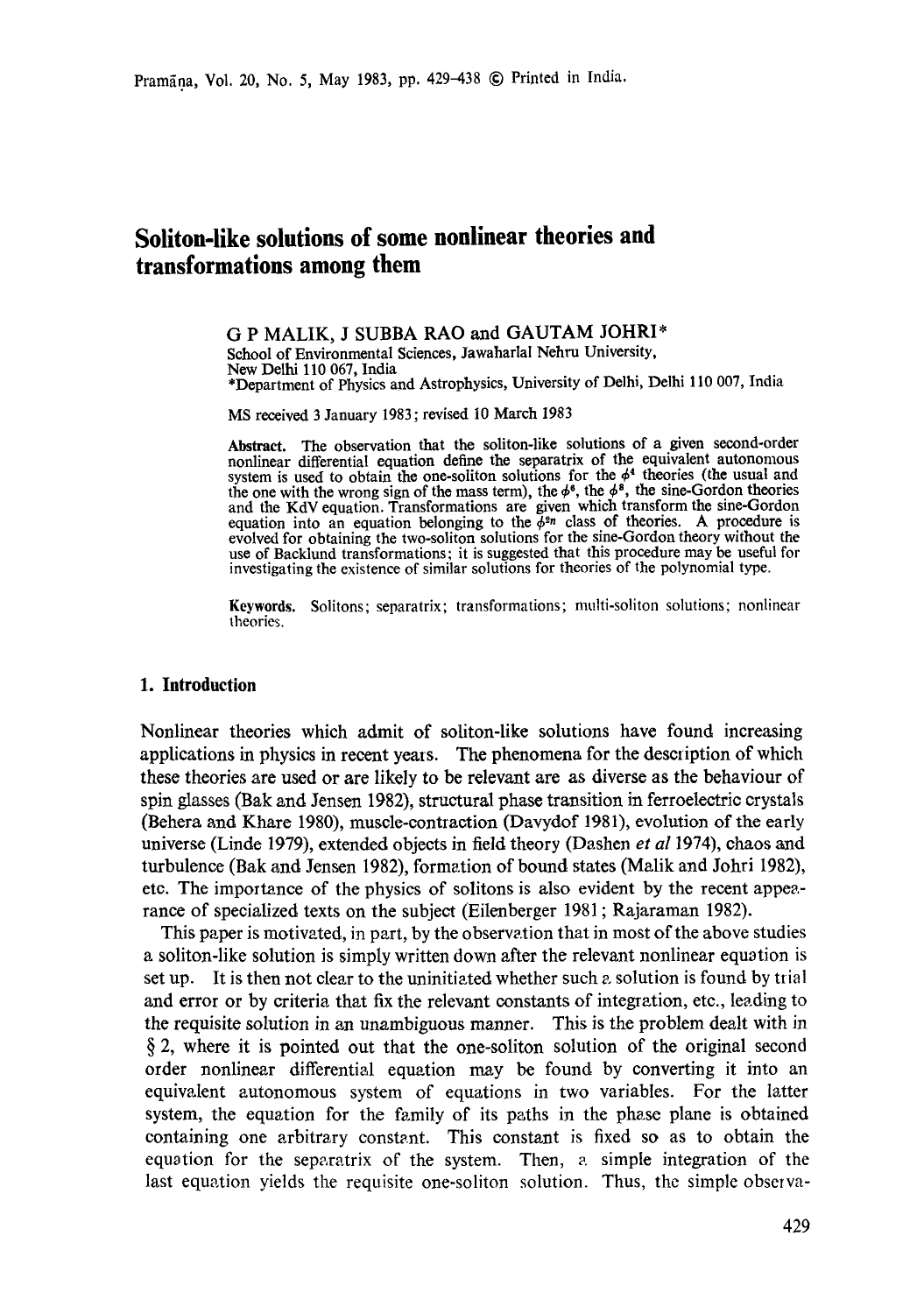tion that a soliton-like solution defines the separatrix of the equivalent atttonomous system may be used to obtain this solution unambiguously. We illustrate the method by solving the equations for the  $\phi^4$  theories (with the usual and the wrong sign of the mass terms), the  $\phi^6$ , the  $\phi^8$ , the sine-Gordon (sG) theories and the KdV equation.

Another motivation for the present paper is to point out links between the sq theory in  $1 + 1$  dimensions and the class of  $\phi^{2n}$  theories in  $1 + 1$  dimensions: in § 3, we present transformations that transform the former to a member of the latter class. By means of these transformations, we obtain, from the known one-soliton solution of the sG equation, the one-soliton solutions for the two  $\phi^4$  theories, the  $\phi^6$  and the  $\phi^8$  theories. It then becomes natural to examine whether the knowledge of the multisoliton solutions of the SG equation sheds any light on the existence of similar solutions for the theories of the polynomial class. With this in view, we take another look at the so equation: from the point of view of  $\S 2$ , rather than through the use of Baeklund transformations, we reobtain the two-soliton solutions for this equation. Although we have been unable to construct any multi-soliton solutions for a theory of the type  $\phi^{2n}$  it does seem that considerations of this section may prove to be useful in investigating their existence.

#### **2. The separatrix and the one-soliton solutions**

We adopt the following procedure to obtain the one-soliton solution of a given second order nonlinear differential equation: (a) convert the original equation into an equivalent autonomous system of equations, (b) find the critical points of this system; (c) obtain the equation for the family of paths in the phase plane of the system- this equation contains one arbitrary constant; (d) fix the constant so as to obtain the equation of the separatrix; then, (e) a simple integration of the last equation yields the requisite one-soliton solution unambiguously. Illustrative examples are given below.

#### 2.1 *The usual*  $\phi^4$ -theory

For the Lagrangian density

$$
L = \frac{1}{2} \left( \partial_{\mu} \phi \right)^2 - \frac{1}{2} m^2 \phi^2 + \frac{1}{4} \lambda \phi^4, \tag{1}
$$

the Euler-Lagrangian equation is

$$
\phi_{tt} - \phi_{xx} = -m^2 \phi + \lambda \phi^3. \tag{2}
$$

Let 
$$
\phi \to \frac{m}{\sqrt{\lambda}} \phi, x_{\mu} \to \frac{\sqrt{2}}{m} x_{\mu},
$$
 (3)

then the scaled equation is

$$
\phi_{tt} - \phi_{xx} = -2\phi + 2\phi^3. \tag{4}
$$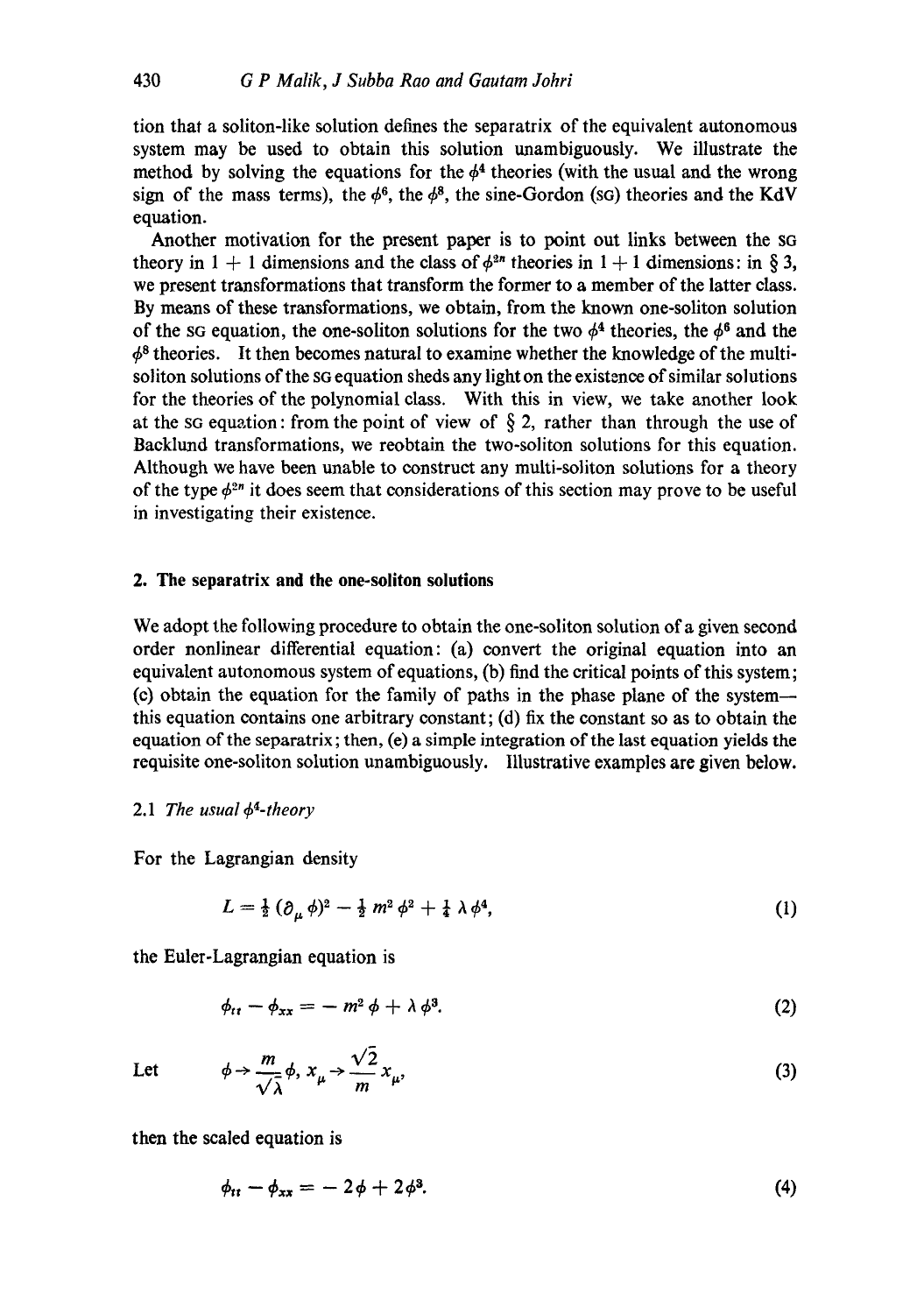For the static case, we have

$$
\phi_{xx} = 2\phi - 2\phi^3. \tag{5}
$$

The equivalent autonomous system is:

$$
\phi_x = \eta + a,
$$
  
\n
$$
\eta_x = 2 \phi (1 - \phi^2),
$$
\n(6)

and there is no loss of generality in setting  $a=0$ . The critical points,  $(\eta, \phi)$ , are:

$$
(0, 0): saddle point,
$$
  

$$
(0, \pm 1): centres.
$$
 (7)

The equation for the family of paths of (6) is

$$
\frac{1}{2} \eta^2 = \phi^2 - \frac{1}{2} \phi^4 + k,\tag{8}
$$

where  $k$  is a constant of integration; since the separatrix passes through the saddle point,  $k=0$ . (9)

Integration of (8) now yields

$$
\phi(x) = \sqrt{2} \text{ sech } [\pm \sqrt{2} (x + k_1)], (\phi^2 < 2), \tag{10}
$$

where the constant  $k_1$  signifies the translational invariance of the theory.

2.2 *44-theory with wrong sign of the mass term* 

We have

$$
L = \frac{1}{2} \left( \partial_{\mu} \phi \right)^2 + \frac{1}{2} m \phi^2 - \frac{1}{4} \lambda \phi^4. \tag{11}
$$

The sealed Euler-Lagrangian equation for the static case is

$$
\phi_{xx} = -2\phi + 2\phi^3. \tag{12}
$$

The equation of the separatrix of the equivalent system is

 $\frac{1}{2} \eta^2 = -\phi^2 + \frac{1}{2} \phi^4 + \frac{1}{2},$  (13)

whence  $\phi(x) = \tan h (\pm x + k_1),$  (14)

 $P_{-6.}$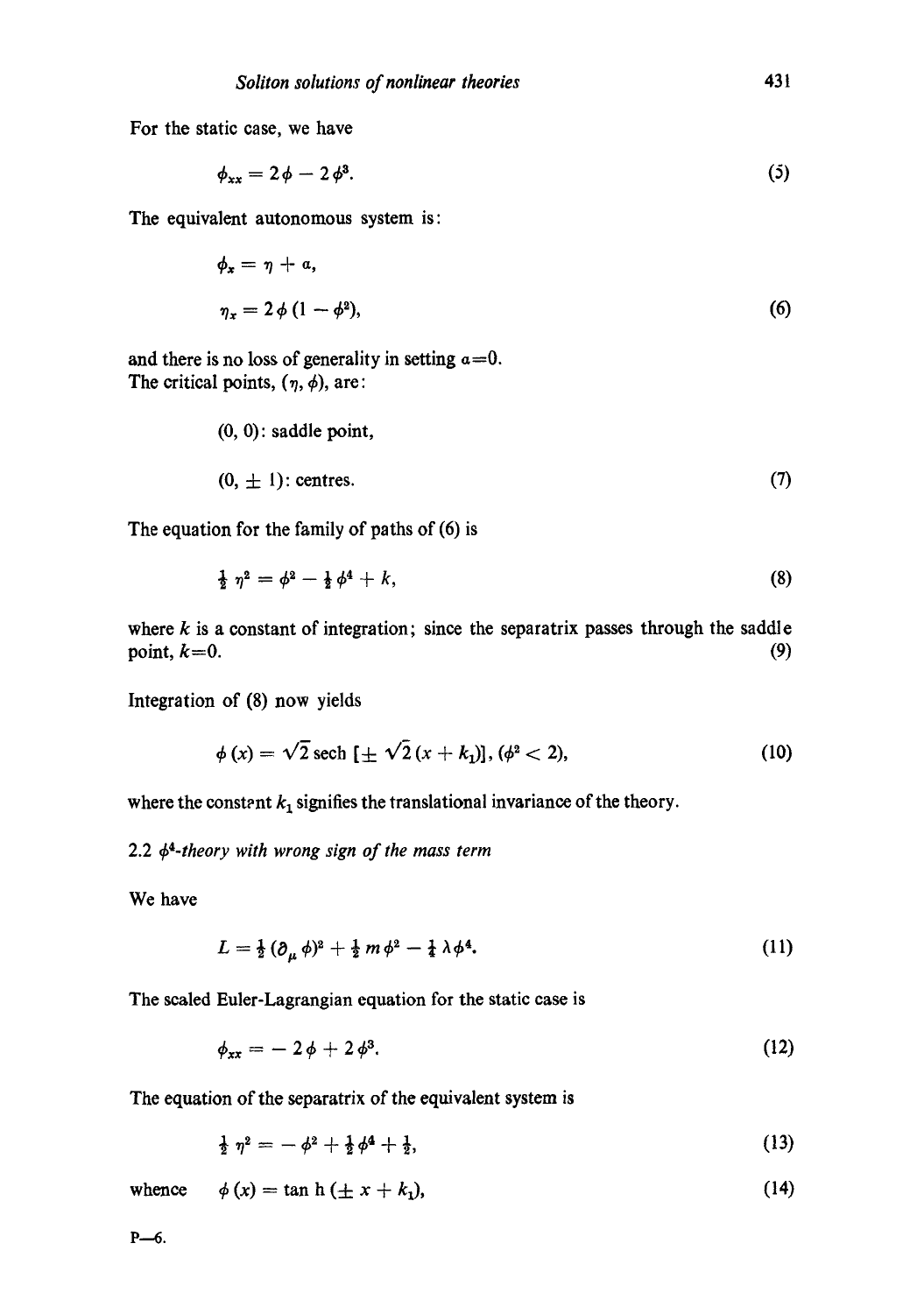or, in terms of the original variables,

$$
\phi(x) = \frac{m}{\sqrt{\lambda}} \tan \frac{h}{\sqrt{2}} + k_1 \tag{15}
$$

This soliton-like solution lies on the separatrix for all values of  $\lambda$  and m.

We note that for the above theory another class of solutions has been given; see, for example, Aubry (1976):

$$
\phi(x) = sn \left[ \left( m^2 - \frac{\lambda}{2} \right)^{1/2} x \middle| \frac{\lambda}{2m^2 - \lambda} \right].
$$
 (16)

This solution may be obtained as follows: the original equation,

 $\phi_{xx} = -m^2\phi + \lambda\phi^3$ ,

may be equivalently written as

$$
\eta^2 = (\phi_x)^2 = C - m^2 \phi^2 + \frac{1}{2} \lambda \phi^4, \tag{17}
$$

whence for the choice

$$
C = m^2 - (\lambda/2). \tag{18}
$$

Equation (16) emerges as the solution. While the solution in (16) is well-behaved and wave-like in the limit  $\lambda \rightarrow 0$  unlike the solution in (15), it is not soliton-like for arbitrary  $\lambda$ , *m*. However, in the limit  $\lambda = m^2$  the solution in (16) becomes tan h  $(mx/\sqrt{2})$  which is soliton-like. We note that in this limit the trajectory defined by (17) and (18) is, indeed, the separatrix of the equivalent system.

#### 2.3 *The 4S-theory*

We have (Behera and Khare 1980)

$$
L = \frac{1}{2} \left( \partial_{\mu} \phi \right)^2 - B \phi^2 + A \phi^4 - C \phi^6. \tag{19}
$$

The static Euler-Lagrangian equation is

$$
\phi_{xx} = 2 B \phi - 4 A \phi^3 + 6 C \phi^5. \tag{20}
$$

The equation for the separatrix of the system is

$$
\frac{1}{2} \eta^2 = B \phi^2 - A \phi^4 + C \phi^6, \tag{21}
$$

whence  $\phi(x) = \pm (A/4C)^{1/2} [1 + \tan h \sqrt{2B} (x + k_1)].$  (22)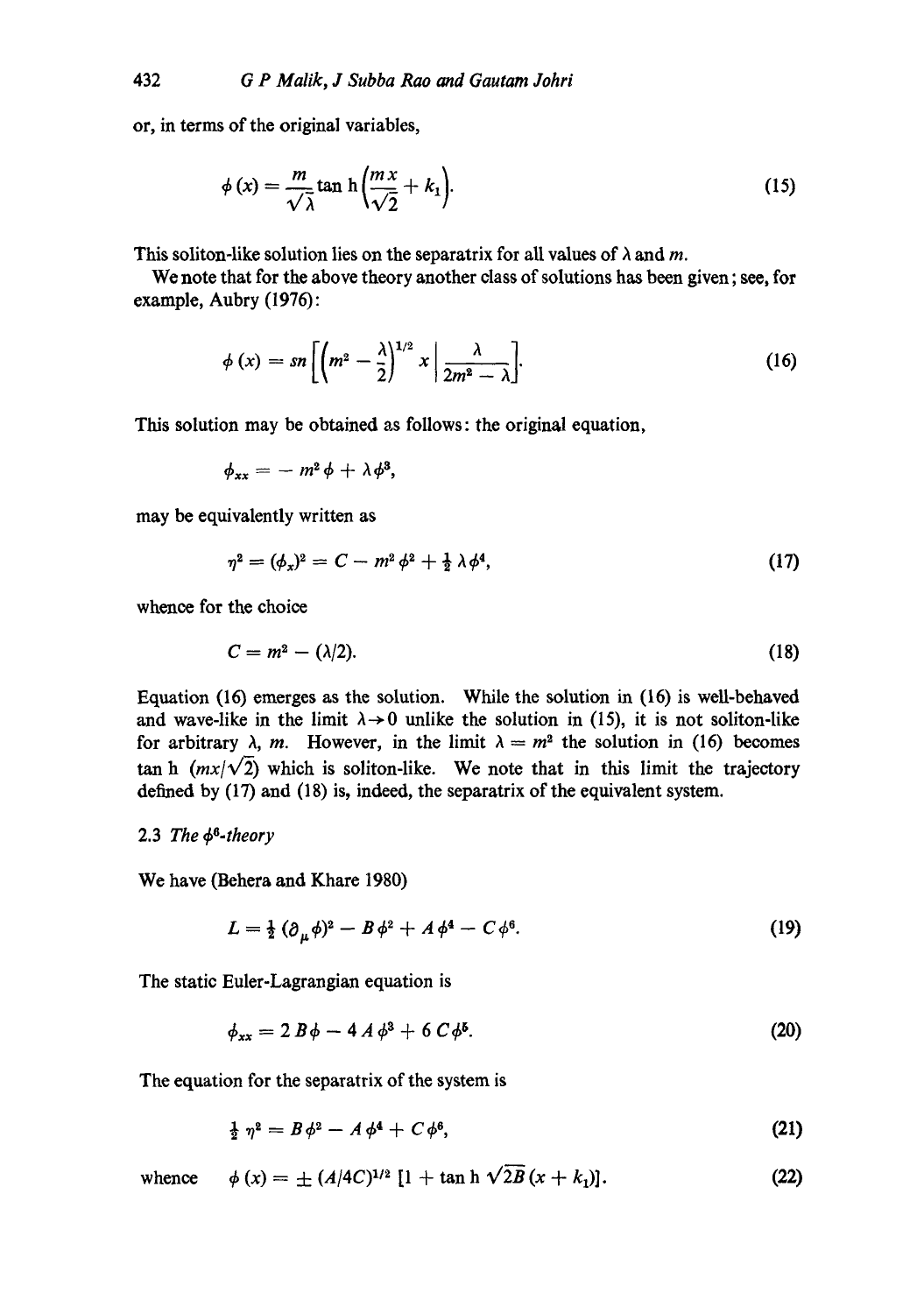In obtaining the solution (22) we have used the following condition for the vacuua to be degenerate

$$
A^2 = 4 BC \tag{23}
$$

# 2.4 *The*  $\phi^8$ -theory

We have (Lohe and O'Brien 1981)

$$
L = \frac{1}{2} (\partial_{\mu} \phi)^2 - \lambda^3 (\phi^2 - v^2)^2 (\phi^2 - a v^2)^2.
$$
 (24)

The static Euler-Lagrangian equation is

$$
\phi_{xx} = 4\lambda^3 \phi (\phi^2 - v^2) (\phi^2 - a v^2) [2\phi^2 - (1 + a) v^2]. \tag{25}
$$

The equation for the separatrix of the system is

$$
\frac{1}{2} \eta^2 = \lambda^3 (\phi^2 - v^2)^2 (\phi^2 - a v^2)^2, \tag{26}
$$

whence 
$$
\ln\left[\left(\frac{v+\phi}{v-\phi}\right)\left(\frac{v\sqrt{a}-\phi}{v\sqrt{a}+\phi}\right)^{1/\sqrt{a}}\right] = \pm \mu x + k_1,
$$
 (27)

where  $\mu^2 = 8 \lambda^3 v^6 (a - 1)^2$ .

2.5 *The SG theory* 

**We** have (Rajaraman **1975)** 

$$
L = \frac{1}{2} (\partial_{\mu} \psi)^2 + \frac{m^4}{\lambda} \bigg[ \cos \left( \frac{\sqrt{\lambda}}{m} \psi \right) - 1 \bigg], \tag{28}
$$

with  $\psi \to \frac{m}{\sqrt{2}} \psi$ ,  $x_{\mu} \to \frac{1}{m} x_{\mu}$ ,

the static equation is

$$
\psi_{xx} = \sin \psi. \tag{29}
$$

The equation for the separatrix of the system is

$$
\frac{1}{2} \eta^2 = -\cos \psi + 1,\tag{30}
$$

**whence**  $\psi = 4 \tan^{-1} [\exp (\pm x + k_1)].$ **(31)**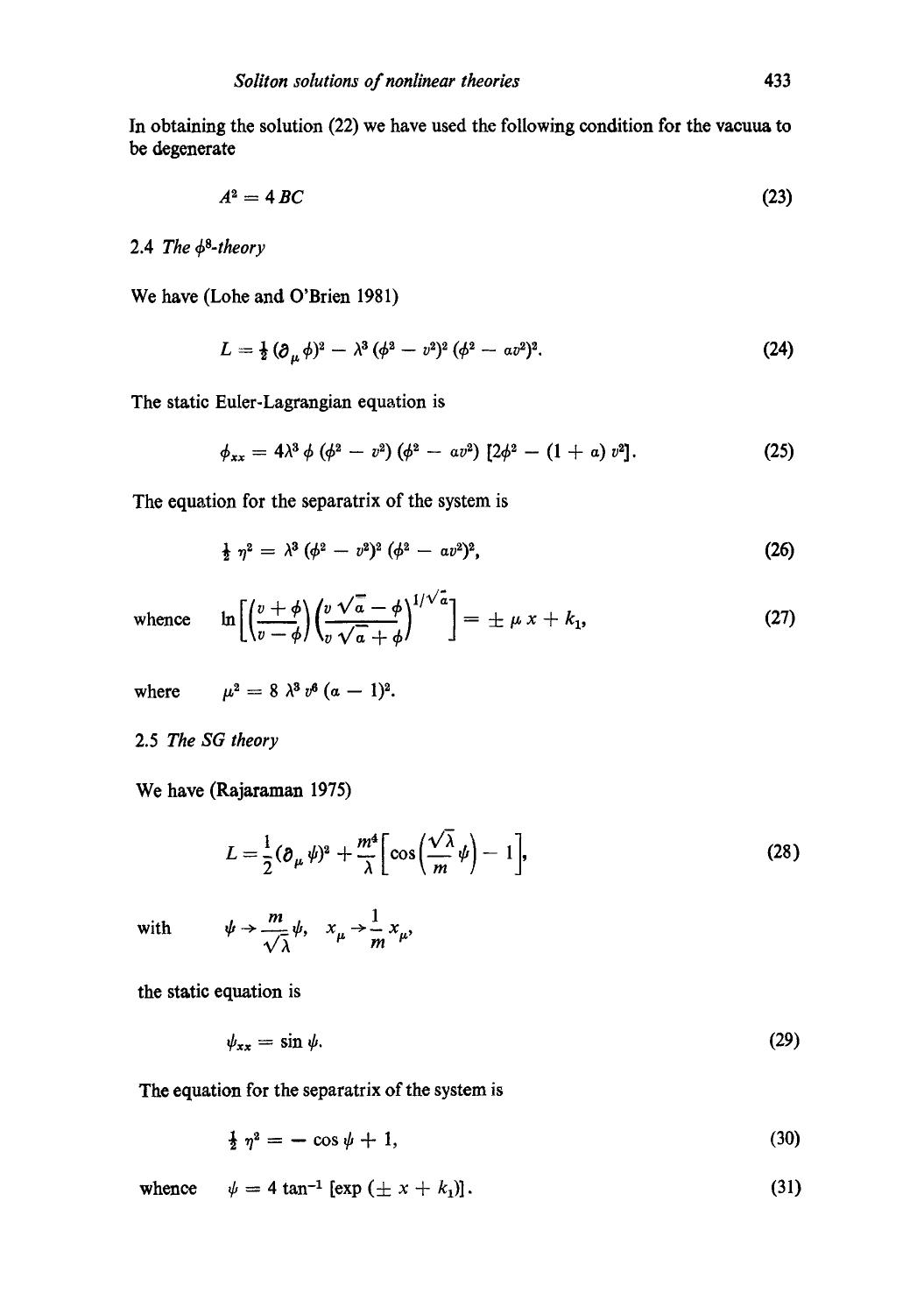## 2.6 *The KdV equation*

We have (Eilenberger 1981)

$$
\phi_t = 6 \phi \phi_x - \phi_{xxx}.
$$
\n(32)

For the ease

$$
\phi = \phi \left( x - vt \right) \equiv \phi(z),\tag{33}
$$

we have

$$
\frac{\partial}{\partial z}(3\phi^2+v\phi-\phi_{zz})=0, \qquad (34)
$$

whence  $\phi_{zz} = 3\phi^2 + v\phi + c$ .

If we set  $C = 0$ , the equation for the separatrix is

$$
\frac{1}{2} \eta^2 = \phi^3 + \frac{1}{2} \psi^2, \tag{35}
$$

and we obtain the following solitary wave solution

$$
\phi = -\frac{1}{2} q^2 \sec \mathbf{h}^2 \left[ \frac{1}{2} q \left( x - vt \right) \right], \tag{36}
$$

where  $q = v^2$ .

Without going into details, let us note that the one-soliton solutions in respect of other theories discussed in tho literature, e.g., theories with interactions of the type

$$
A\,\cos^4\left(\frac{\sqrt{\lambda}}{m}\,\psi\right)
$$
 and  $A\,\phi^2\,\cos^2\,[B\,\ln\,\lambda\,\phi^2]$ 

can also be obtained by the above procedure. We conclude this section by pointing out that for theories with degenerate vacuua, the uniqueness of the separatrix implies uniqueness of the corresponding one-soliton solutions, upto a constant signifying translational invaliance.

#### **3. Links between the sG and the**  $\phi^{2n}$  **theories in 1 + 1 dimensions**

It is interesting to note that in the static case the SG equations can be transformed to a polynomial theory of type  $\phi^{2n}$ . For the soliton-like solutions that we are interested in, it is imperative that the transformations which convert the former to a member of the latter class satisfy the following criteria : the critical points of the SG equation and its separatrix be mapped, respectively, into the critical points and the separatrix of the requisite  $\phi^{2n}$  theory. Some examples of the transformations which bring about such conversions are given below (see Appendix A).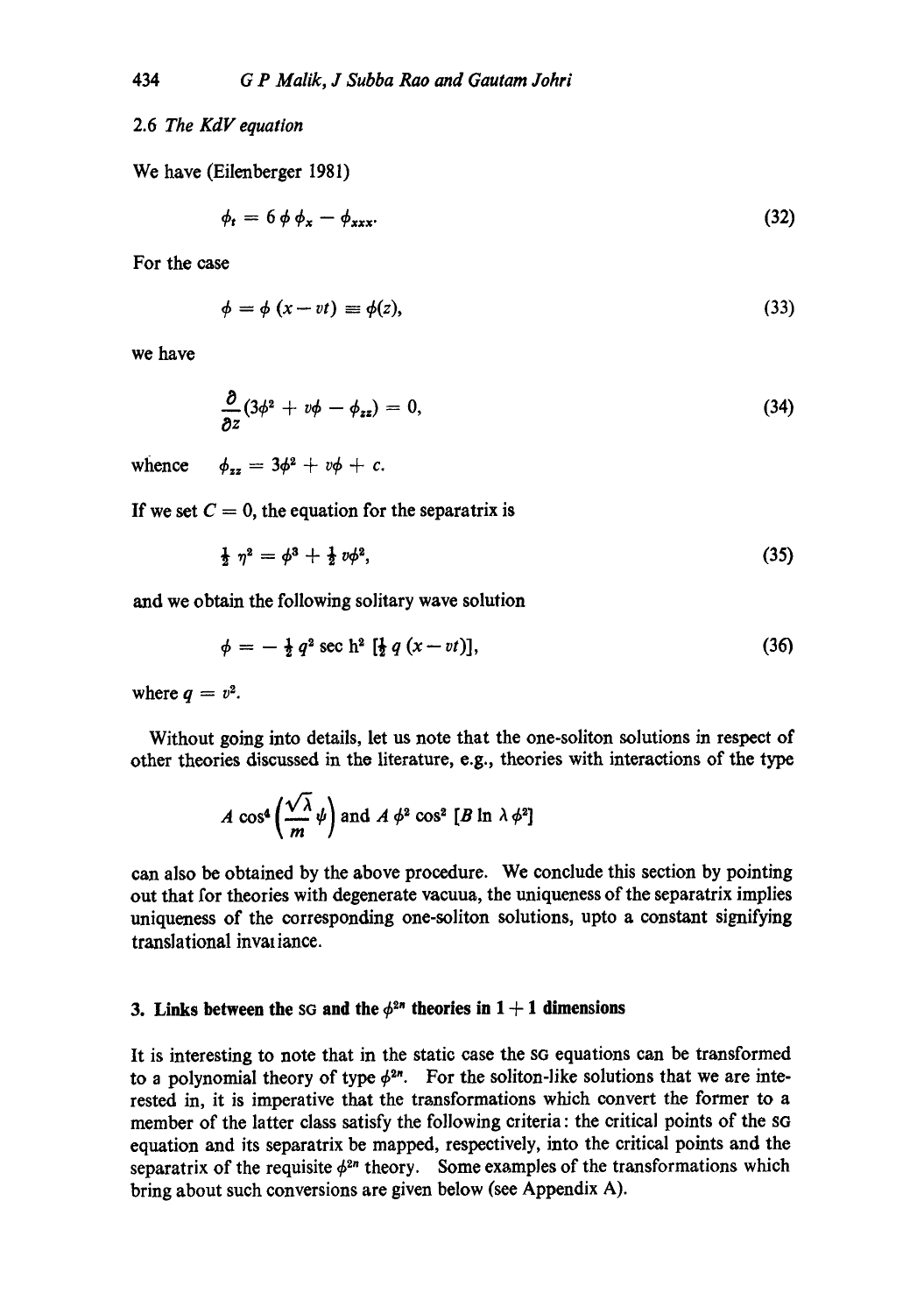| Transformation                                     | Transformed theory                                  |
|----------------------------------------------------|-----------------------------------------------------|
| $\sin \frac{\psi}{2} = \phi$                       | The usual $\phi^4$ -theory                          |
| $\cos\frac{\psi}{2} = \phi$                        | $\phi^4$ -theory with wrong sign of the mass term   |
| $\cos \frac{\psi}{2} = 1 - \phi^2$                 | $\phi^6$ -theory                                    |
| $\cos\frac{\psi}{2} = \phi^3 - (27/4)^{1/3}\phi$   | $\phi^8$ -theory (with $\alpha = 4$ , see (24))     |
| $\sin \frac{\psi}{2} = \phi^3 - (27/4)^{1/3} \phi$ | $\phi^8$ -theory with changed sign of the potential |

We note that the above transformations ensure that the minima of the transformed theories are degenerate. Further, it is easy to cheek that in each of the above cases, the given transformation may be used to obtain the one-soliton solution of the transformed theory directly from the known one-soliton solution of the sq theory.

It is now natural to ask: does the above link between the sq theory and the theories of the polynomial class extend beyond the one-soliton solutions ? The fact that multisoliton solutions exist in the case of the so theory and that these may be obtained through the Backlund transformations are of no avail, since Backlund transformations are not known to exist in the case of the theories of the polynomial class. It thus seems worthwhile to evolve a procedure to obtain the multisoliton solutions of the sG equation without the use of the Bacldund transformations. In what follows, we confine ourselves to the consideration of the two-soliton solution.

Since the two-soliton solutions involve both x and t, the equation we have to consider is

$$
\psi_{tt} - \psi_{xx} = -\sin\psi; \tag{37}
$$

let us now define

$$
z = -\ln g(t) + \ln f(x),\tag{38}
$$

where the logarithms have been used for convenience. Substituting (38) into (37), we obtain

$$
\psi_{zz} \left[ (g_t/g)^2 - (f_x/f)^2 \right] + \psi_z \left[ -\frac{g_{tt}}{g} - \frac{f_{xx}}{f} + \left( \frac{g_t}{g} \right)^2 + \left( \frac{f_x}{f} \right)^2 \right]
$$
  
=  $-\sin \psi$ . (39)

Now, motivated by our experience with the one-soliton situation in  $\S 2$ , we demand that (39) reduces to

$$
\psi_{zz} = \sin \psi, \tag{40}
$$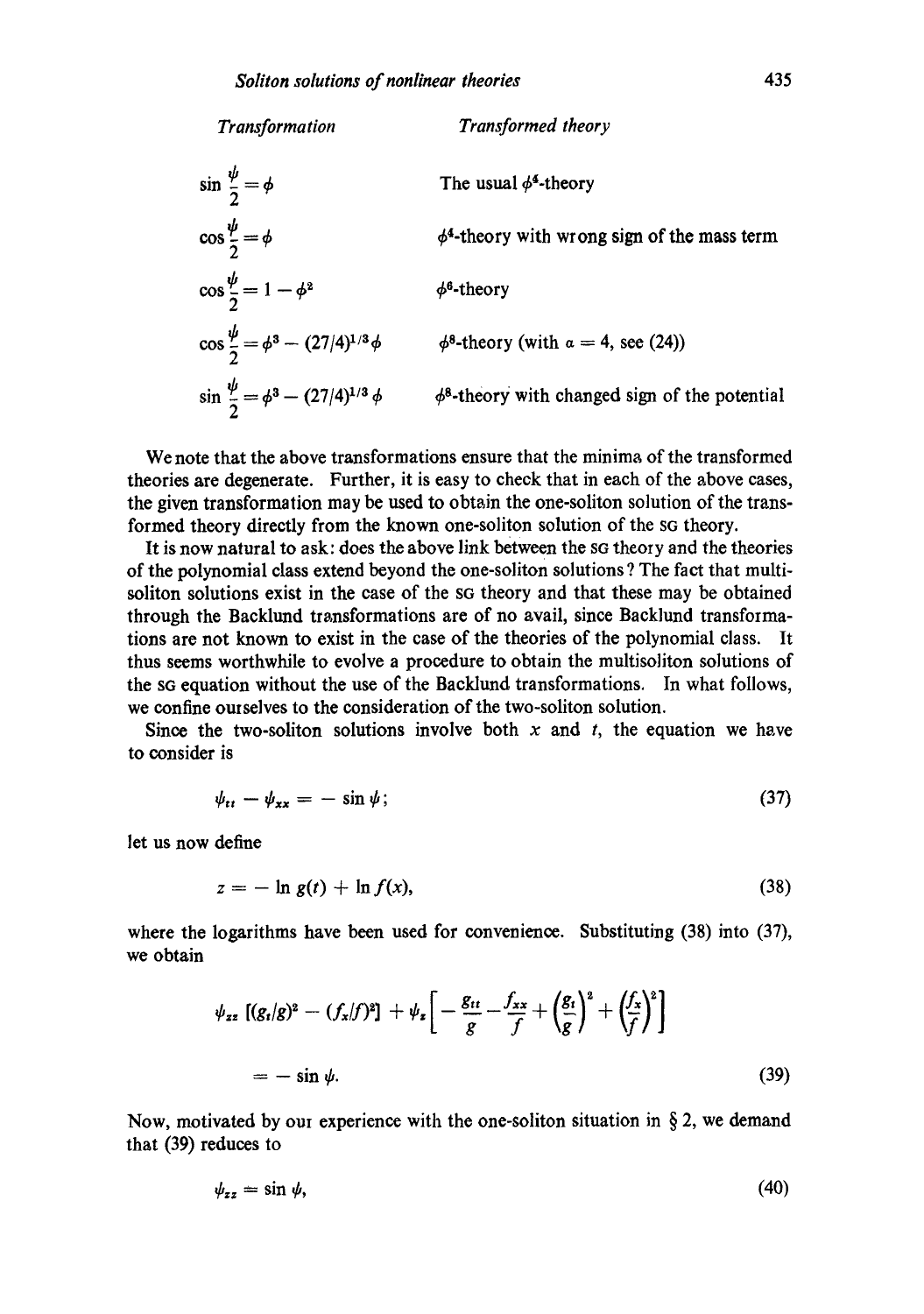where  $\psi = 4 \tan^{-1} \exp (+z)$ , (41)

which is tantamount to requiring that  $\psi(z)$  lies on the separatrix of the system (40). This obviously imposes restrictions on z, since we are demanding that, as  $x \rightarrow +\infty$ , the solution  $\psi(z)$  must go over to the vacuua of the system (37). From **(39) and (40)** we get

$$
\psi_{zz}\left[ (g_t/g)^2 - (f_x/f)^2 + 1 \right] + \psi_z \bigg[ -\frac{g_{tt}}{g} - \frac{f_{xx}}{f} + \left( \frac{g_t}{g} \right)^2 + \left( \frac{f_x}{f} \right)^2 \bigg] = 0. \quad (42)
$$

It is interesting to note that (42) is satisfied if

$$
g = \exp\left(\gamma vt\right), \ f = \exp\left(\gamma x\right) \left(\gamma = \frac{1}{\sqrt{1 - v^2}}\right),\tag{43}
$$

which, upon substitution into (41), lead to the one-soliton solution.

To obtain the two-soliton solutions, we note that (41) gives

$$
\psi_{zz}|\psi_z = -\tan\,h\,z,\tag{44}
$$

whence we obtain from (42)

$$
-\tanh z \left[ \left( \frac{g_t}{g} \right)^2 - \left( \frac{f_x}{f} \right)^2 + 1 \right] + \left[ -\frac{g_{tt}}{g} - \frac{f_{xx}}{f} + \left( \frac{g_t}{g} \right)^2 + \left( \frac{f_x}{f} \right)^2 \right] = 0. \tag{45}
$$

The solutions now are

$$
g = \sin h \, \gamma \nu t, \quad f = \nu \cos h \, \gamma x; \tag{46}
$$

$$
g = \cos h \, \gamma vt, \quad f = v \sin h \, \gamma x; \tag{47}
$$

which correspond to the soliton-antisoliton and soliton-soliton solutions, respectively.

The above procedure may be applied to other theories. However, we have not been able to obtain solutions other than the equivalent of (43). Whether this implies that the procedure is inadequate or that such solutions may not exist is an open question.

# **Acknowledgements**

The authors would like to thank Professors R Rajararnan and Abdus Salam for helpful discussions. GJ also acknowledges financial support from CSIR.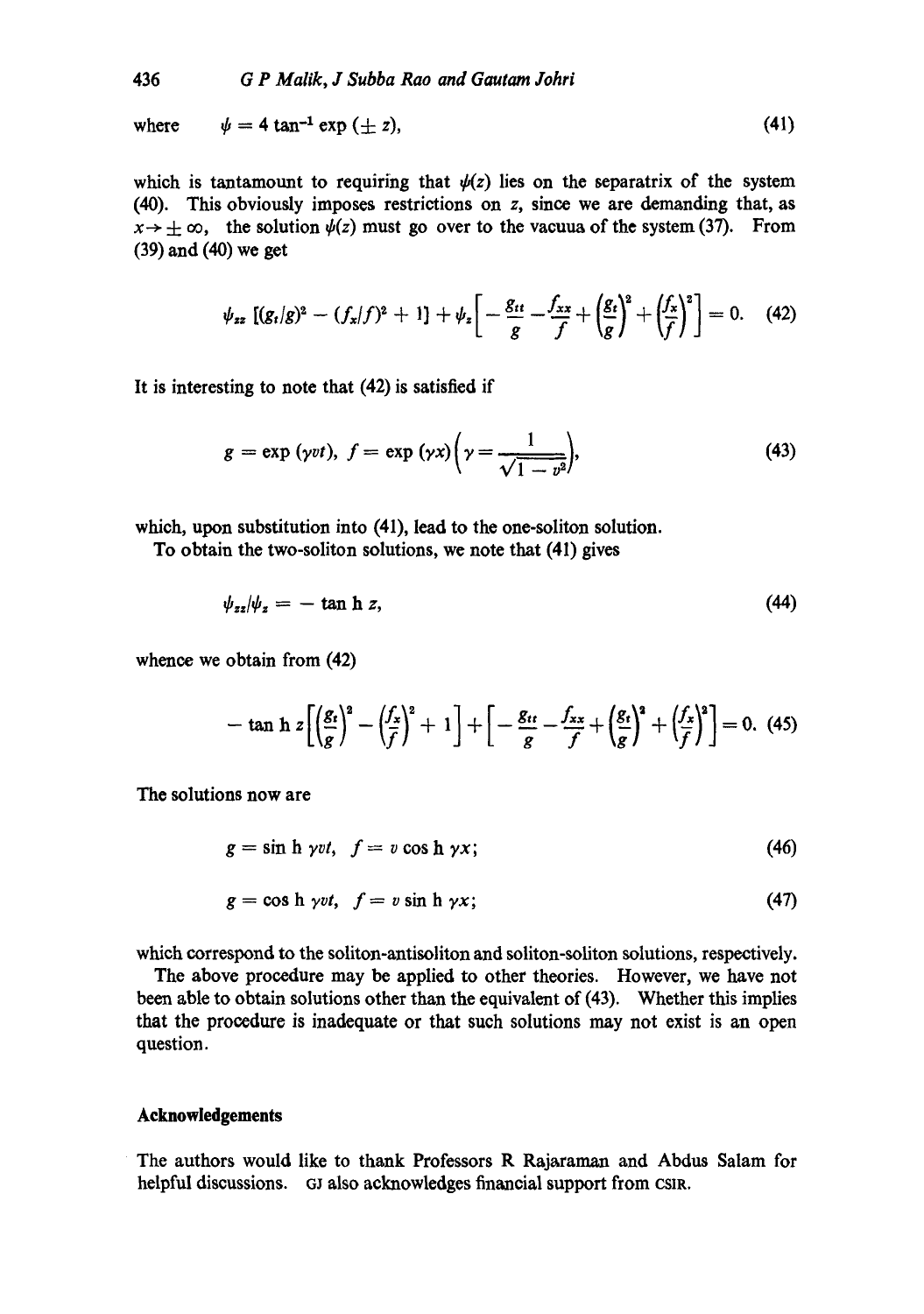### **Appendix A**

In this Appendix we show how the equation for the  $\phi^4$ -theory with the wrong sign of the mass term may be transformed into the equation for the so theory.

The equation for the sG theory is equivalent to

$$
\psi_x = \eta,
$$
  
\n
$$
\eta_x = \sin \psi,
$$
\n(A1)

the separatrix is defined by

$$
\frac{1}{2}\eta^2 = -\cos\psi + 1
$$
  
=  $-2\cos^2\frac{\psi}{2} + 2,$  (A2)

and enters the critical point  $(0, \pm 2n\pi)$ . The equation for the  $\phi^4$  theory is equivalent to

$$
\phi_x = \chi,
$$
  
\n
$$
\chi_x = -2\phi + 2\phi^3,
$$
\n(A3)

the separatrix is defined by

$$
\frac{1}{2}\chi^2 = -\phi^2 + \frac{1}{2}\phi^4 + \frac{1}{2}, \qquad (A4)
$$

and enters the critical points  $(0, \pm 1)$ . The transformation

$$
\phi = f(\psi). \tag{A5}
$$

maps (A4) into

$$
\frac{1}{2}f_{\psi}^2 \eta^2 = -f^2 + \frac{1}{2}f^4 + \frac{1}{2}.\tag{A6}
$$

**By substituting (A2) into (A6)** we get

 $\sin (\psi/2) f_{\psi} = \frac{1}{2} (f^2 - 1).$ (A7)

Integrating, we obtain

$$
\frac{1}{2}\log\frac{1+f}{1-f} = \frac{1}{2}\log\frac{1+\cos\psi/2}{1-\cos\psi/2},\tag{A8}
$$

whence  $f = \cos \psi/2$ *i.e.,*  $\phi = \cos \psi/2$ , (A9)